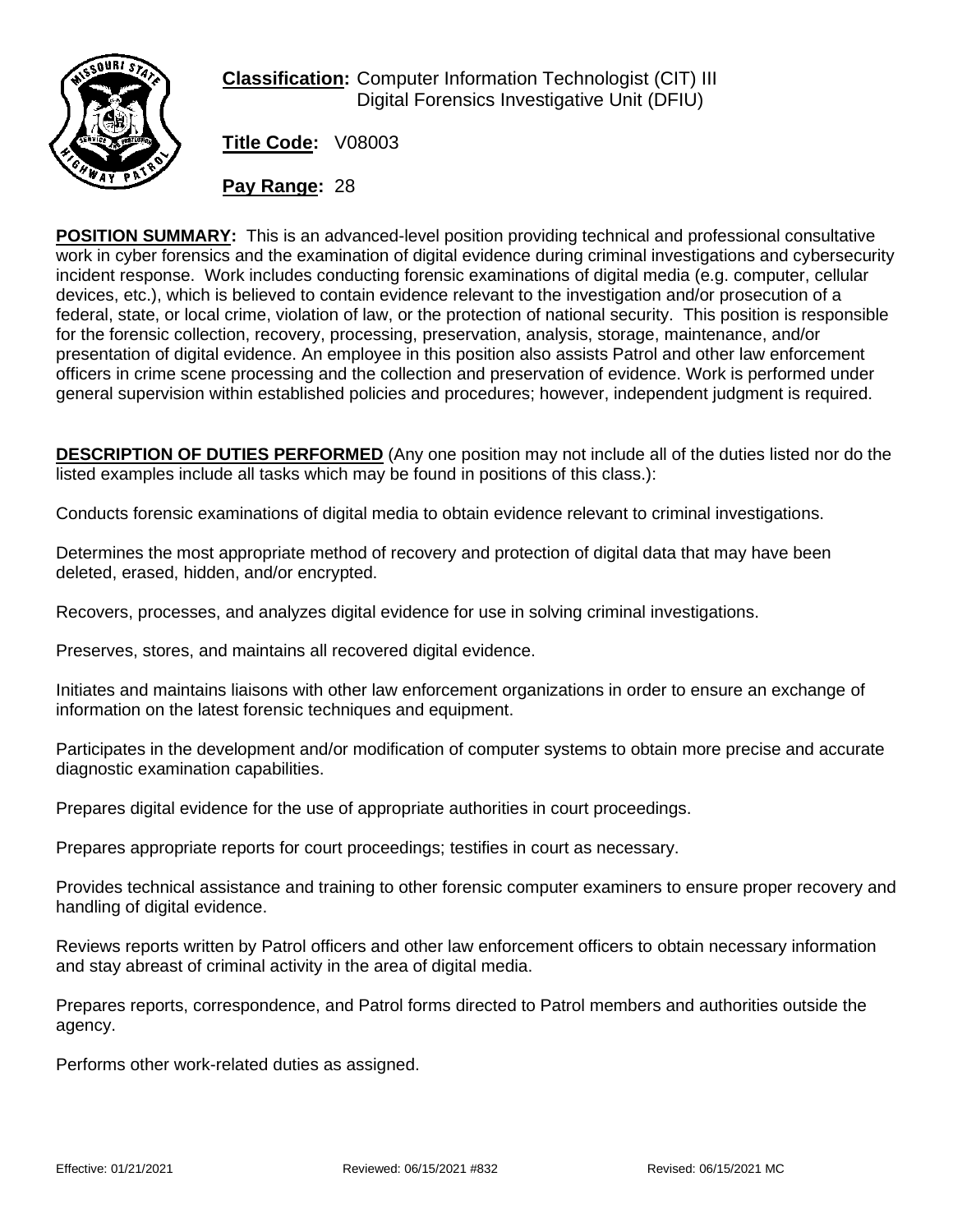**REQUIRED KNOWLEDGE, SKILLS, AND ABILITIES:** Considerable knowledge of the principles of intelligence operations, classifications, as well as rules and procedures concerning proper presentation and dissemination of intelligence products.

Considerable knowledge of the general operating principles and capabilities of computer hardware and software.

Considerable knowledge of the elements of cybercrime and threat indicators.

Considerable knowledge of advanced cyber forensics techniques, evidence preservation, and courtroom testimony.

Considerable knowledge of computer security best practice standards.

Considerable knowledge of computer operating systems.

Considerable knowledge of data protection methods.

Working knowledge of computer networking protocols.

Working knowledge of national information sharing tools and techniques.

Working knowledge of agency's functions and their interrelationships.

Working knowledge of the principles of disaster recovery.

Working knowledge of continuing trends and developments in information technology and cybersecurity.

Working knowledge of various computer platforms.

Working knowledge of the information strategic planning process.

Working knowledge of the systems management process.

Possess good organizational skills.

Possess research and analytical skills.

Ability to utilize highly technical analytical tools.

Ability to prepare and interpret system configuration documentation.

Ability to prepare and maintain standards, policies, procedures, guidelines, and technical manuals.

Ability to create and present materials for training programs.

Ability to function effectively in high-pressure and stressful situations.

Ability to work in varying climatic conditions.

Ability to work long hours, while sitting, without a break.